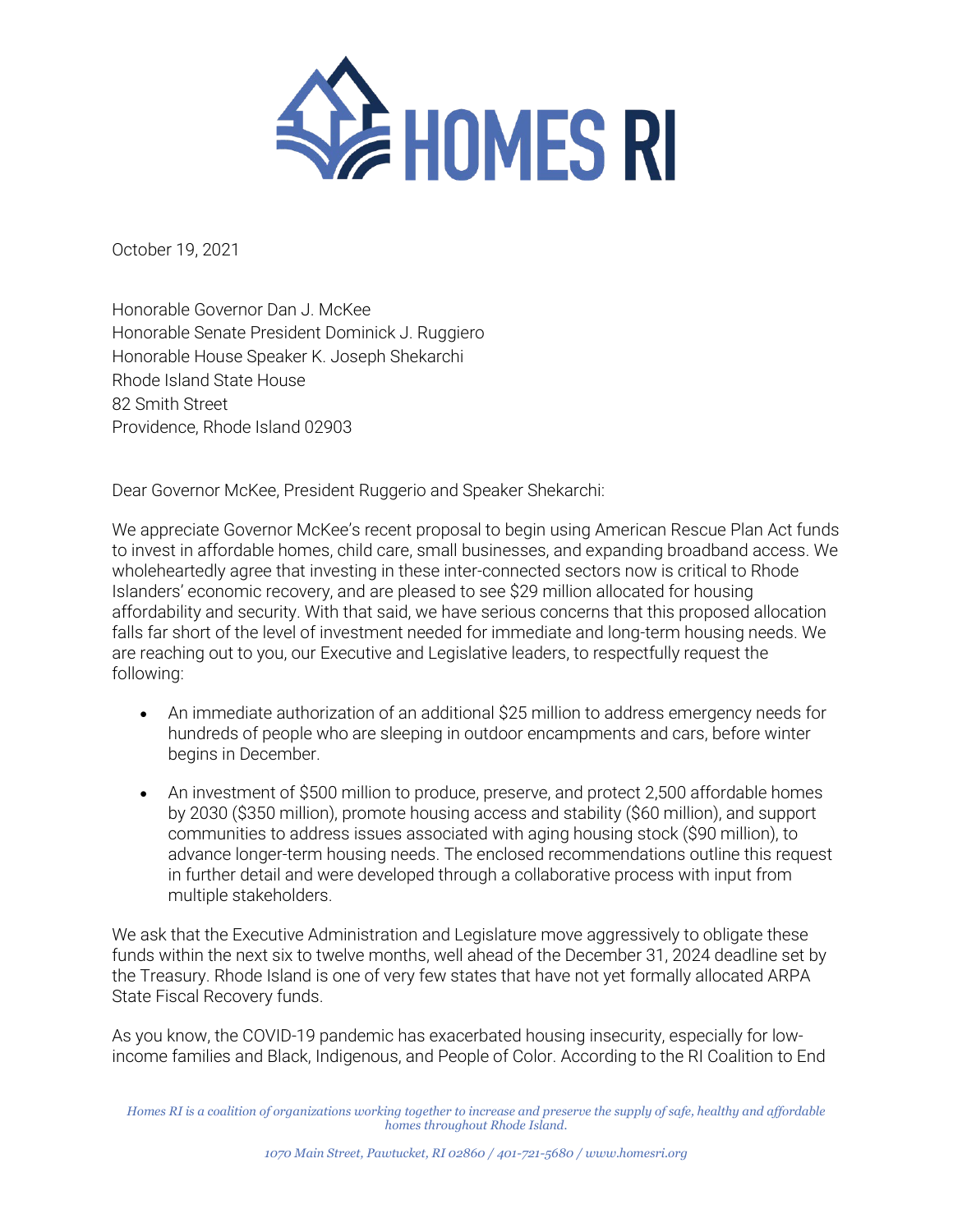Homelessness, over the past month, nearly 600 people were sleeping outdoors or in places not fit for human habitation. Our rental vacancy rate is the lowest it has been in a long time, around two percent. Our lowest-paid workers - many of whom are in fast-growing occupations such as food service, housekeeping, and personal care - must work at least 80 hours a week, 52 weeks a year, to afford an apartment at fair market price, an unsustainable and unrealistic situation. The sooner funds for housing are deployed, the sooner these conditions Rhode Islanders are experiencing can be addressed.

We understand that the Administration and General Assembly must consider recommendations for longer-term solutions and balance multiple connected priorities. We urge you to seriously consider the impact of generational and timely investments in safe, healthy, affordable homes for Rhode Islanders.

Thank you Governor, Speaker Shekarchi and President Ruggerio for prioritizing housing in your agenda and we appreciate your leadership. We are ready and committed to working with you, your staff and colleagues to implement the most effective solutions for Rhode Islanders as we confront both entrenched systemic issues and the effects of a global pandemic.

Respectfully,

| Amos House                                      | <b>Barbara Sokoloff Associates</b>               |
|-------------------------------------------------|--------------------------------------------------|
| Blue Cross & Blue Shield of RI                  | The Center for Health and Justice Transformation |
| Childhood Lead Action Project                   | Church Community Housing Corporation             |
| <b>Community Care Alliance</b>                  | Community Housing Land Trust of RI               |
| Councilwoman Nirva LaFortune                    | Crossroads Rhode Island                          |
| Direct Action for Rights & Equality (DARE)      | Dunamis Synergy at WEHCD                         |
| Economic Progress Institute                     | Elizabeth Buffum Chace Center                    |
| Feinstein Institute for Public Service at PC    | George Wiley Center                              |
| Habitat for Humanity of RI - Greater Providence |                                                  |
| House of Hope CDC                               | Housing Network of Rhode Island                  |
| <b>HOPE at Brown University</b>                 | Housing Works RI at Roger Williams University    |
| Jonnycake Center for Hope                       | Lucy's Hearth                                    |
| <b>McAuley Ministries</b>                       | McKinney Cooperative Shelter                     |
| Neighbors Helping Neighbors RI                  | NeighborWorks Blackstone River Valley            |
| Newport Partnership for Families                | Newport Working Cities Collaborative             |
| Ocean State Center for Independent Living       | Omni Development Corporation                     |
| <b>ONE Neighborhood Builders</b>                | Pawtucket Central Falls Development              |
| Pawtucket Housing Authority                     | Pawtucket Housing, Inc.                          |
| Preservation of Affordable Housing (POAH)       | Project Weber/RENEW                              |